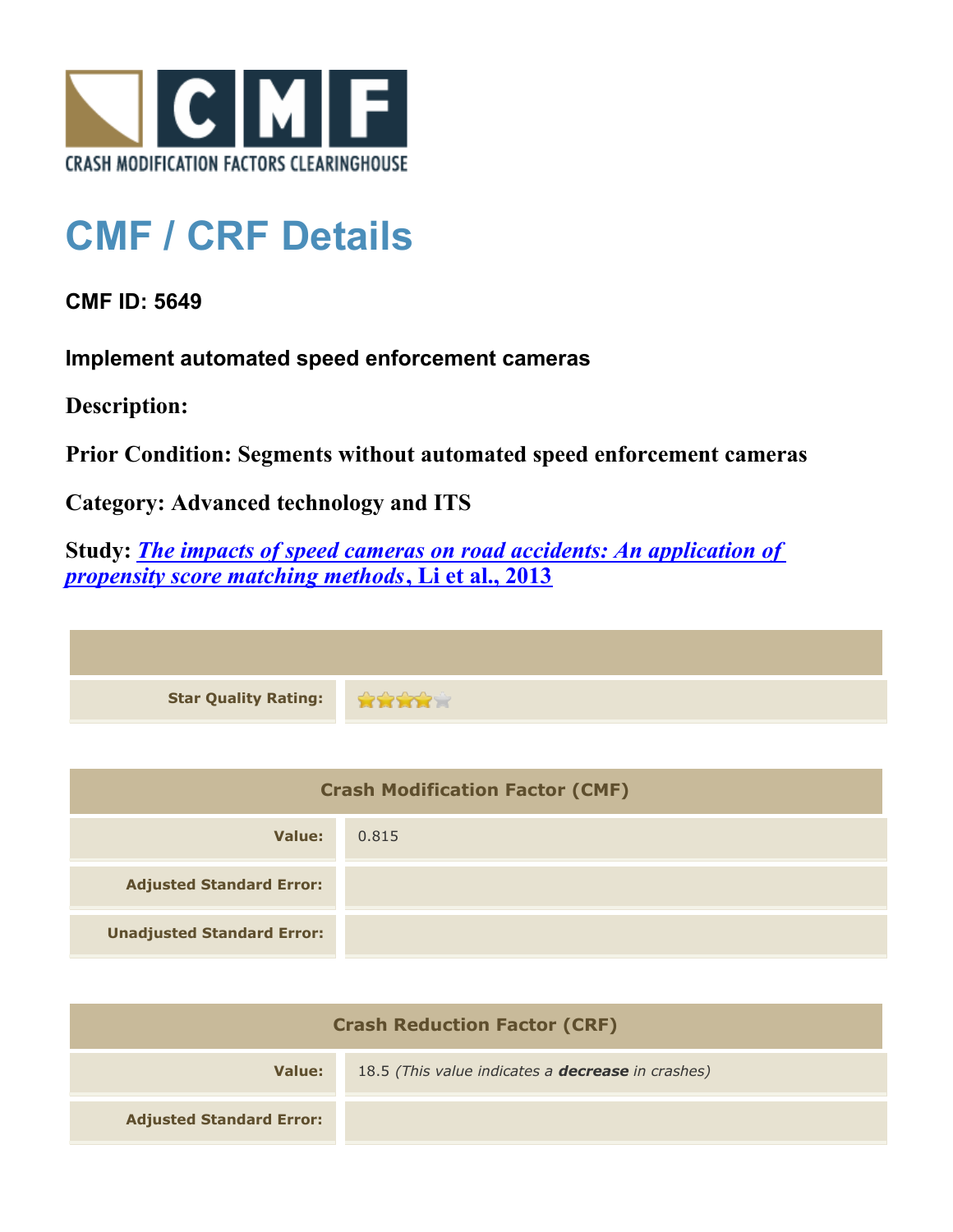| <b>Applicability</b>       |                  |
|----------------------------|------------------|
| <b>Crash Type:</b>         | All              |
| <b>Crash Severity:</b>     | B (minor injury) |
| <b>Roadway Types:</b>      | Not specified    |
| <b>Number of Lanes:</b>    |                  |
| <b>Road Division Type:</b> |                  |
| <b>Speed Limit:</b>        | 30 to 40 km/h    |
| <b>Area Type:</b>          |                  |
| <b>Traffic Volume:</b>     |                  |
| <b>Time of Day:</b>        | Not specified    |

## *If countermeasure is intersection-based*

| <b>Intersection Type:</b>         |  |
|-----------------------------------|--|
| <b>Intersection Geometry:</b>     |  |
| <b>Traffic Control:</b>           |  |
| <b>Major Road Traffic Volume:</b> |  |
| <b>Minor Road Traffic Volume:</b> |  |

| <b>Development Details</b>      |                                                                                                       |
|---------------------------------|-------------------------------------------------------------------------------------------------------|
| <b>Date Range of Data Used:</b> | 1999 to 2007                                                                                          |
| <b>Municipality:</b>            | Cheshire, Dorset, Greater Manchester, Lancashire, Leicester,<br>Merseyside, Sussex and West Midlands. |
| State:                          |                                                                                                       |